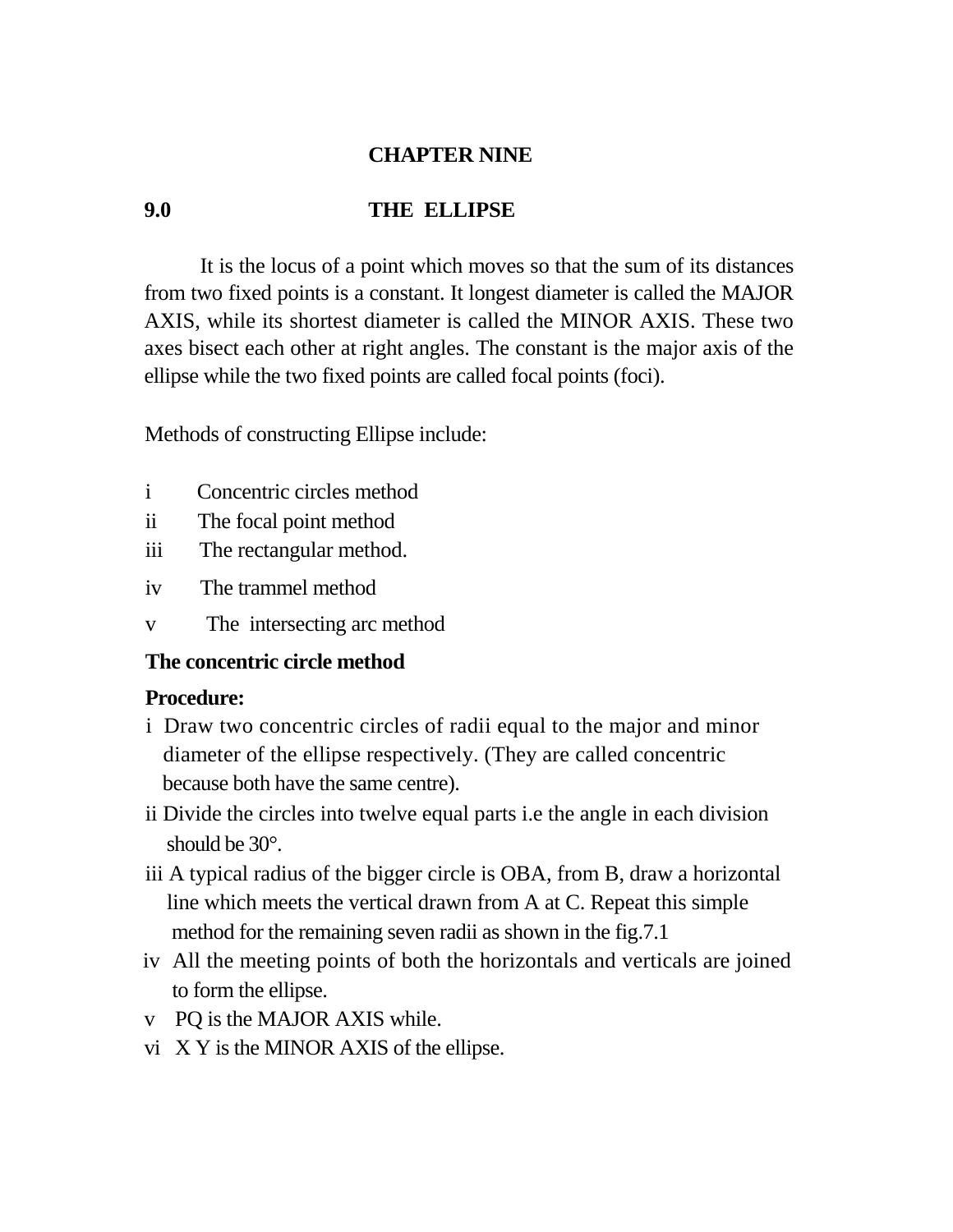



## **Focal point method**

- (i) Draw AB and CD, the given axes.
- (ii) With C as centre, radius half the major axis, draw an arc cutting AB at the foci  $F_1$  and  $F_2$  into a number of equal parts, numbering as shown.
- (iii) With  $F_1$  as centre, radius  $A_1 A_2$ ,  $A_3$ , etc; draw arcs above and below AB. With  $F_2$  as centre, radius  $B_1 B_2$ ,  $B_3$ , etc; draw arcs to intersect those struck from  $F_1$  Join these point s of intersection with a smooth curve to obtain the required ellipse .



Fig. 9.2. Focal Point Method for Drawing an Ellipse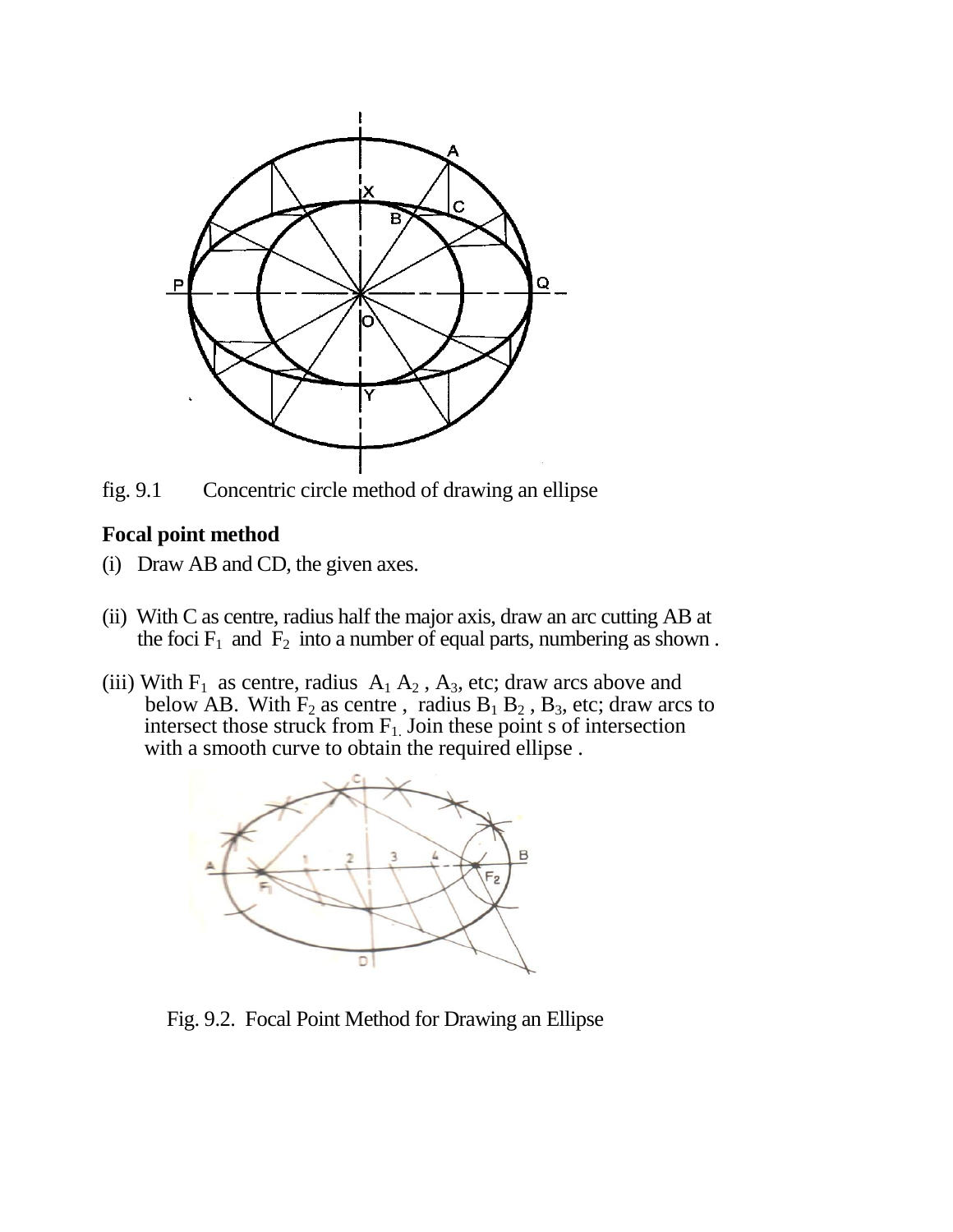# **Rectangle method.**

# **Procedure**

- i Draw the given rectangle EFGH.
- ii Bisect EF and FG to give the minor and major axis DC and AB which meet at the centre O.
- iii Divide OB, FB and BG into four equal parts, numbering as shown.
- iv From C, draw lines to pass through points 1 to 4on OB and BG.
- v From D, draw lines to pass through points 1 to 4 on OB and FB.
- vi The intersections of these lines will give points on the circumference of half the required ellipse.
- vii Repeat the construction to the left of CD for the complete figure.

This is known as the rectangle method of construction.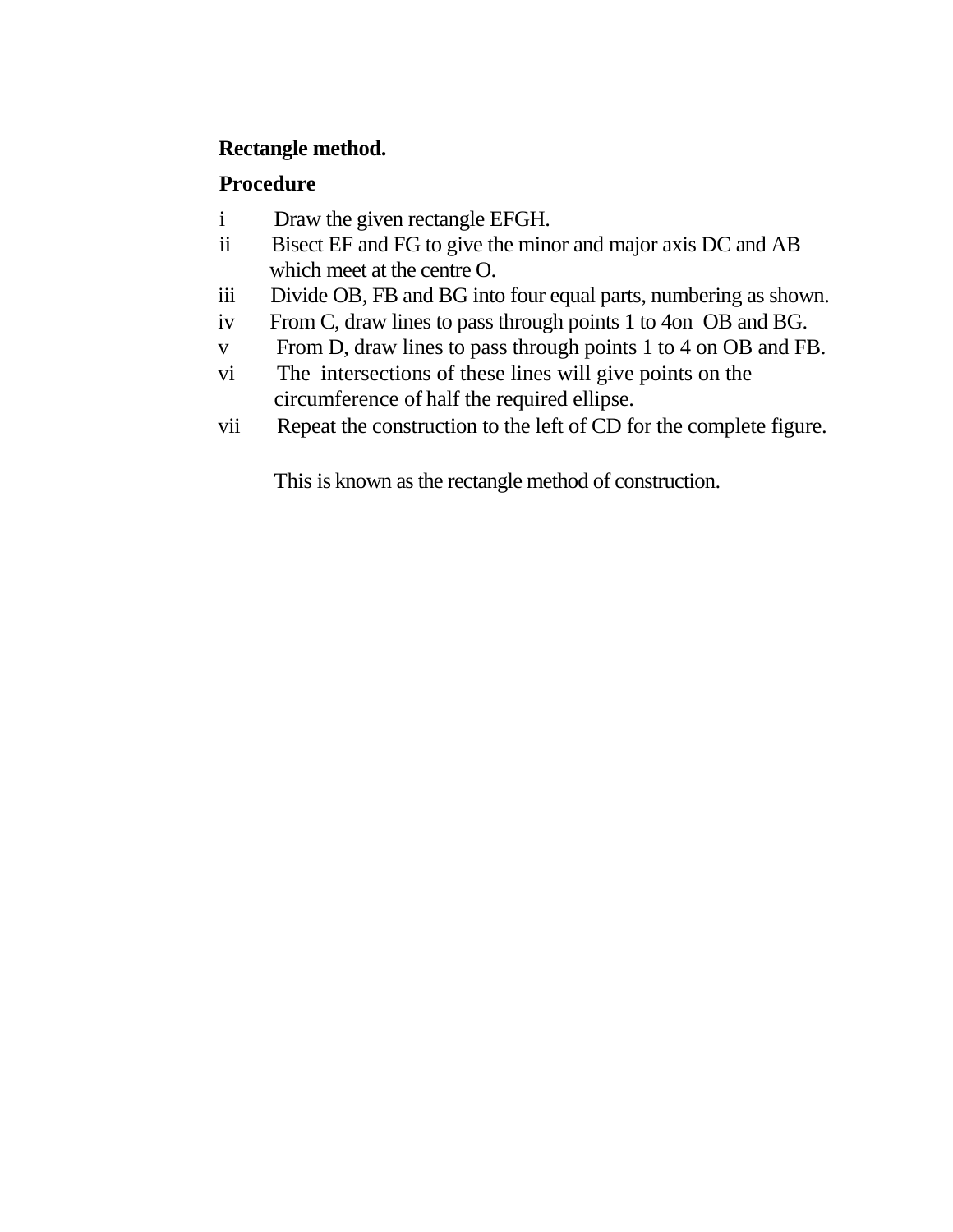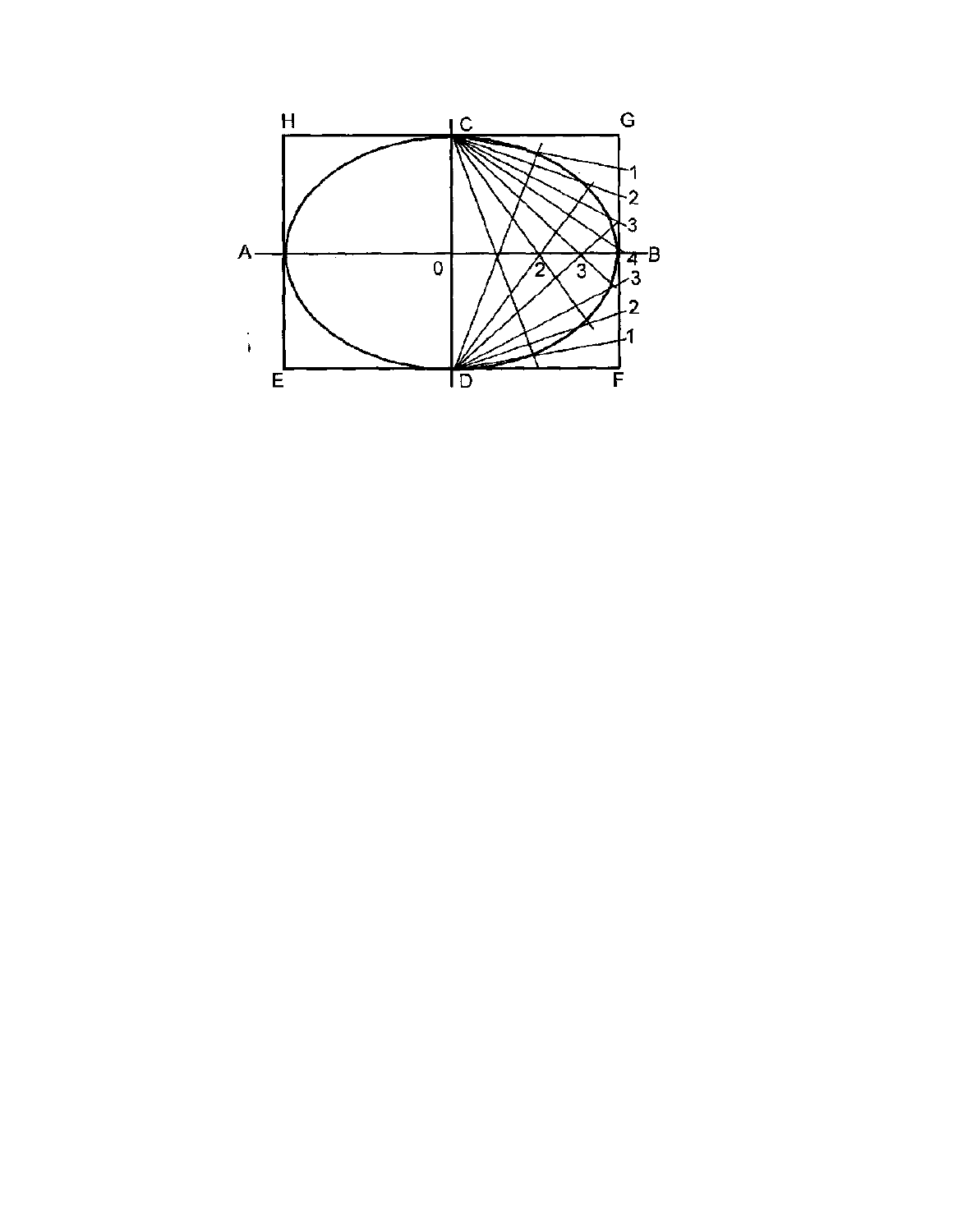## **CHAPTER TEN**

#### **10.0 PROJECTIONS IN SOLID GEOMETRY**

#### **10.1 ISOMETRIC PROJECTION**

Isometric Projection shows the three views of an project very clearly although with some distortions, for example, a circle appears as an ellipse.



To draw a rectangular block for example, in isometric projection, first draw a horizontal line and the vertical line and at the point of intersection draw two lines (receeding lines), One to the right and the other to the left at an angle of 30° to the horizontal. The actual lengths of the three sides are marked and the remaining views are completed by drawing lines parallel to the receding lines through the marked points.

It should be noted that all lines to the left are parallel to the receeding line to left and lines to the right are parallel to the receeding lines to the right. (See. Fig. 10.1).

### **10.2 OBLIQUE PROJECTION**

In oblique projection one face is drawn horizontal while the other is inclined at 45 to the horizontal



Fig. 10.2 Oblique Projection.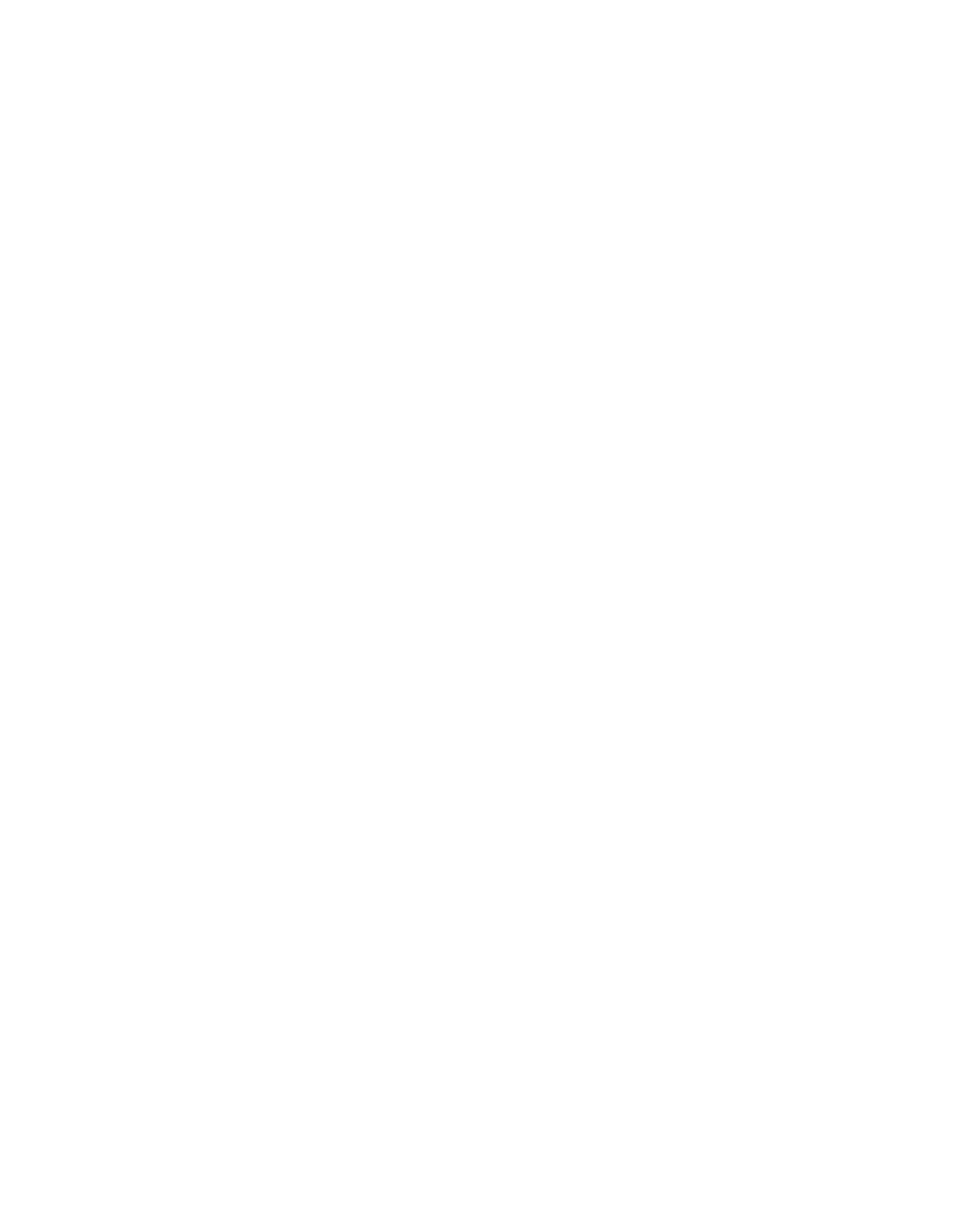This gives a view that is pictorial in appearance because the horizontal face is projected in its true size and shape and the edge perpendicular to the picture plane are projected in their length. For example a circle is not distorted on the front view as in the case of isometric projection.



Fig. 10.3 Possible Positions of the Receeding Axis.

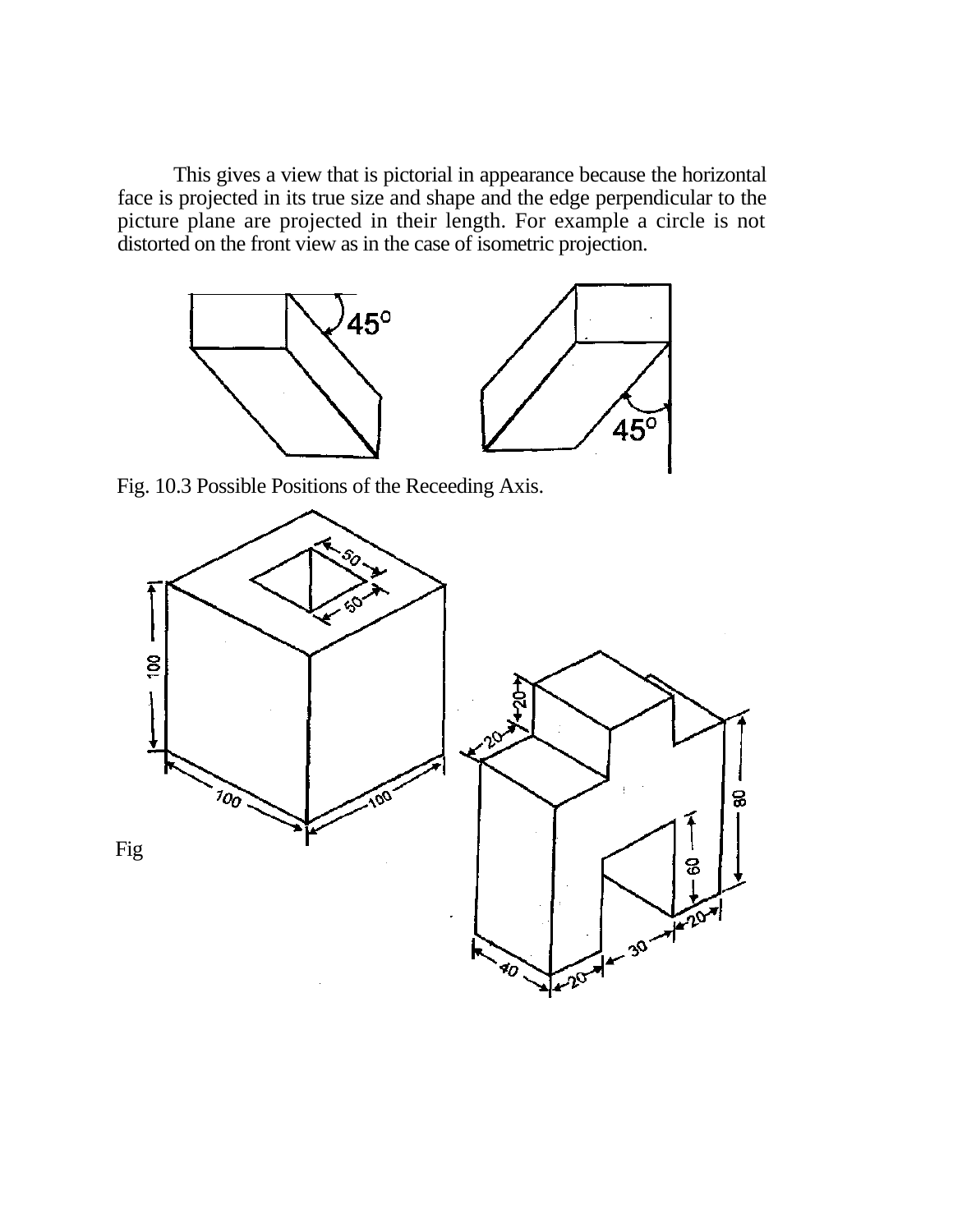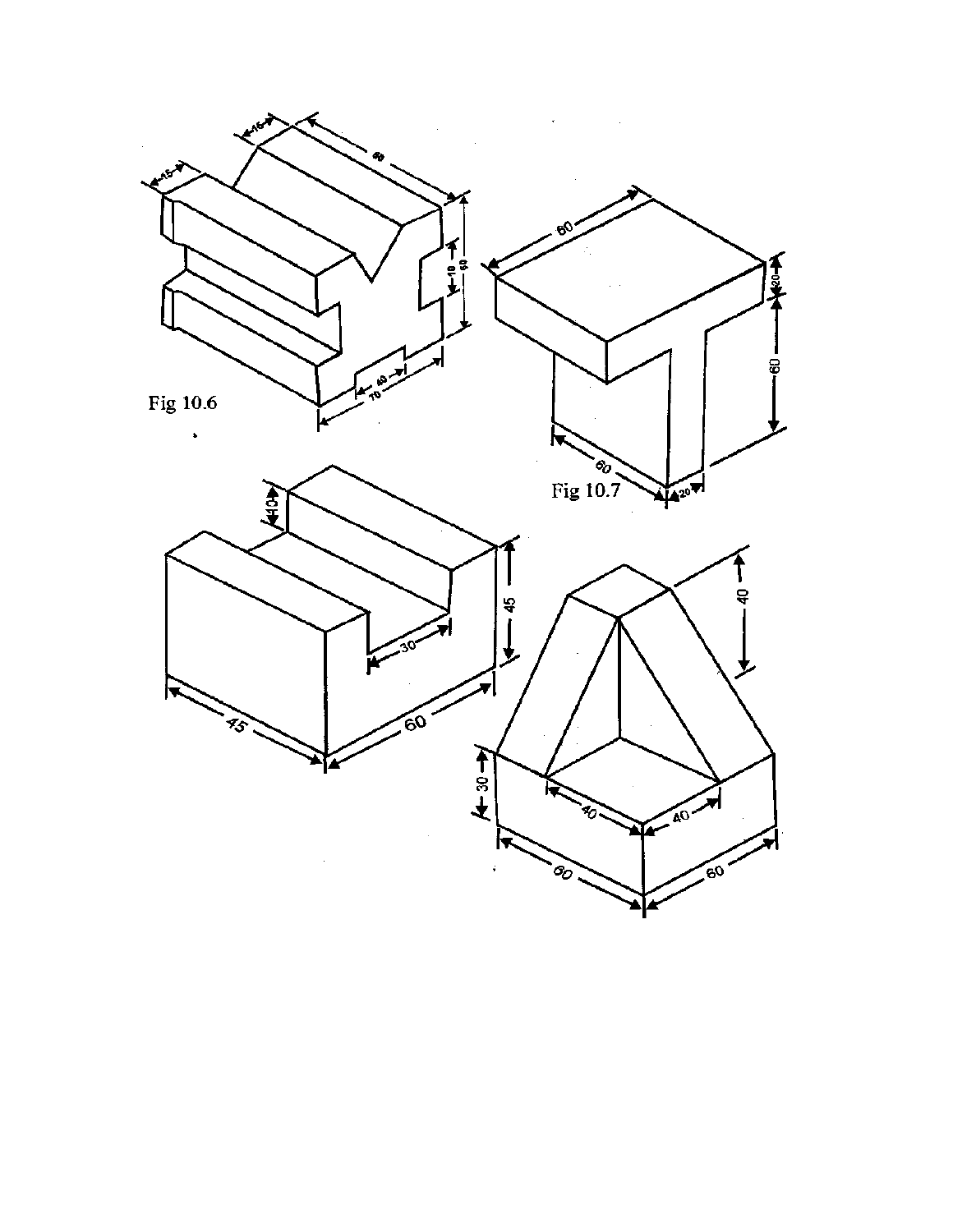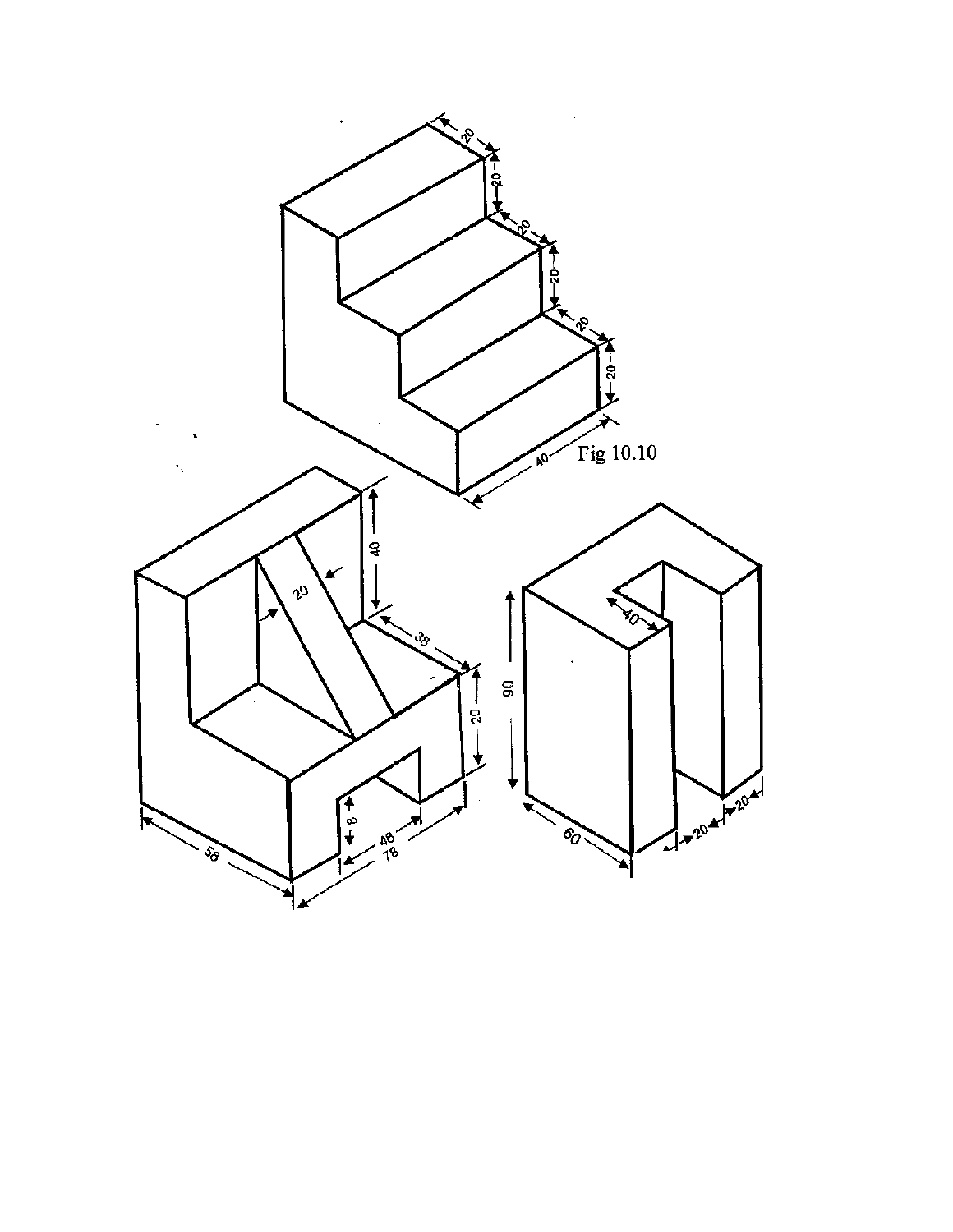

Fig. 10.12 Fig. 10.13

#### **10.3 ORTHOGRAPHIC PROJECTION**

It is often required that the image of an object be represented on a plane surface. This plane is referred to as plane of projection.

The representation of the image of an object when viewed at right angles to the plane of projection is referred to as Orthographic projection. In this type of projection the line of sight are parallel and at right angle to the plane projection.

There are three planes of projection which are used to specify the shape of an object. Horizontal plane, vertical plane and Auxiliary vertical plane. These plane are mutually perpendicular and are depicted in Fig. 10.14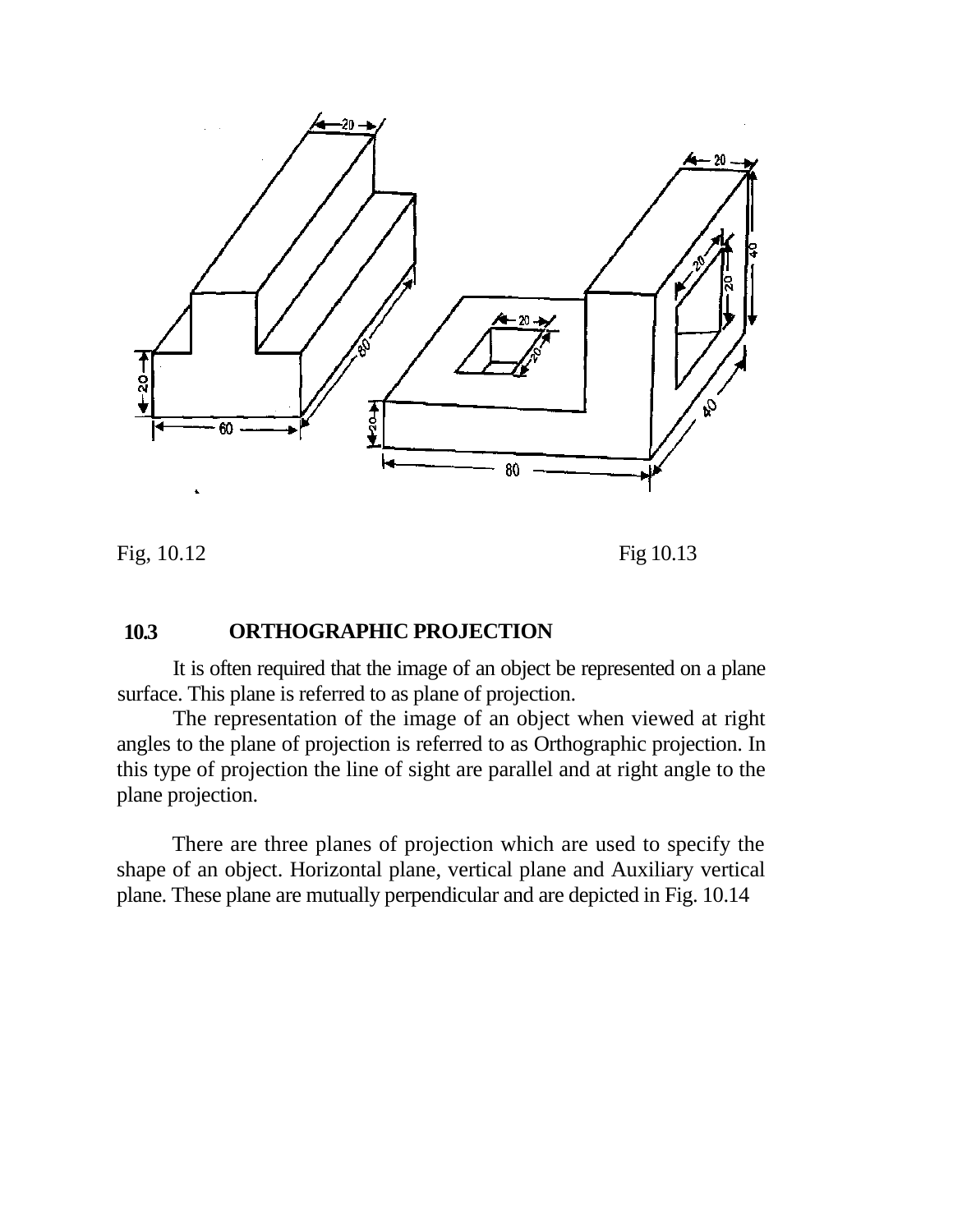

## Fig. 10.14

The Horizontal plane (HP) and the vertical plane (VP) intersect forming quadrants (angles of 90 degrees) which are referred to as the first, second, third and fourth angles. Fig. 10.15 shows the quadrants.

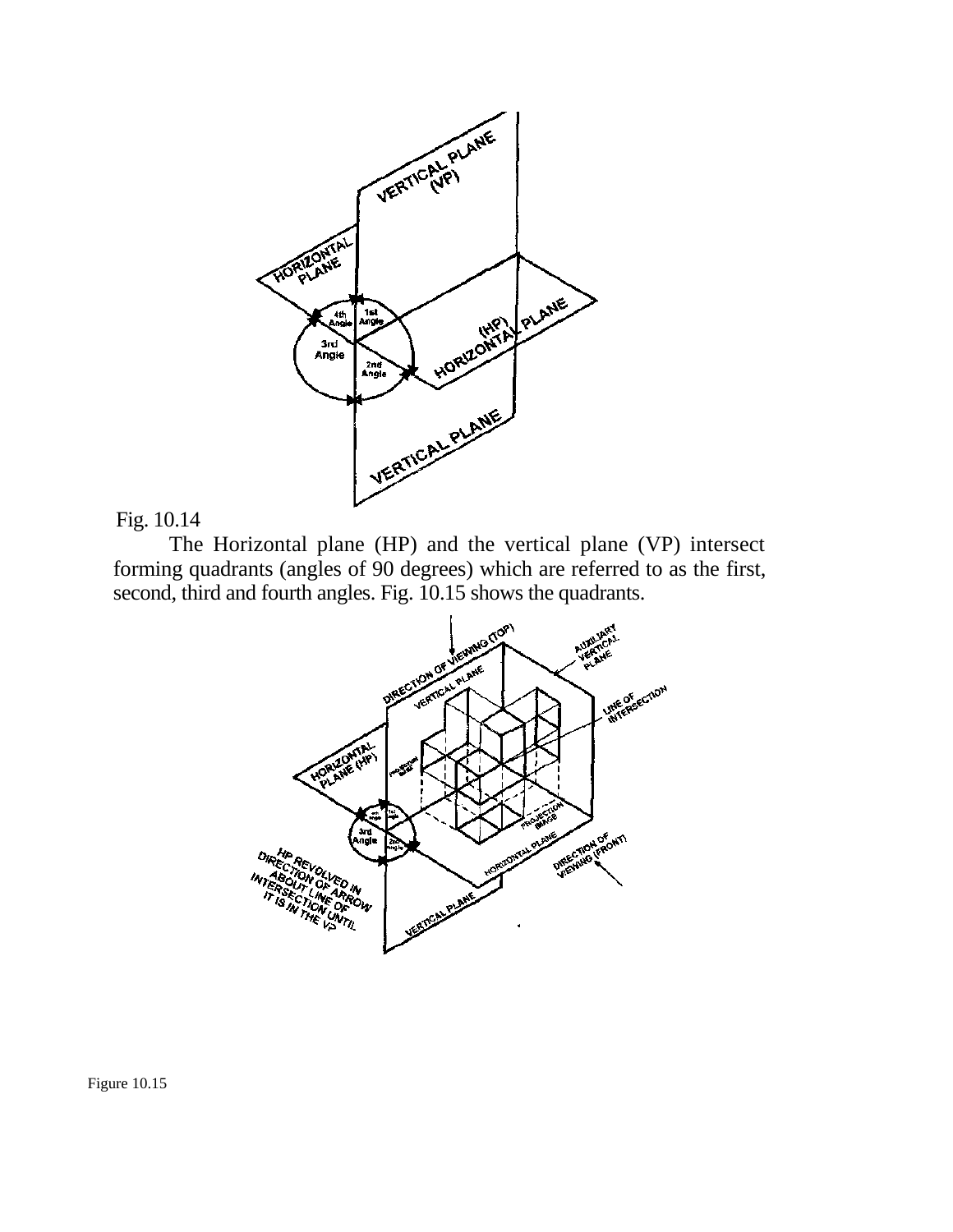



The projection in vertical plane is termed the elevation (side and front). Whilst the projection on the horizontal plane is termed the plan.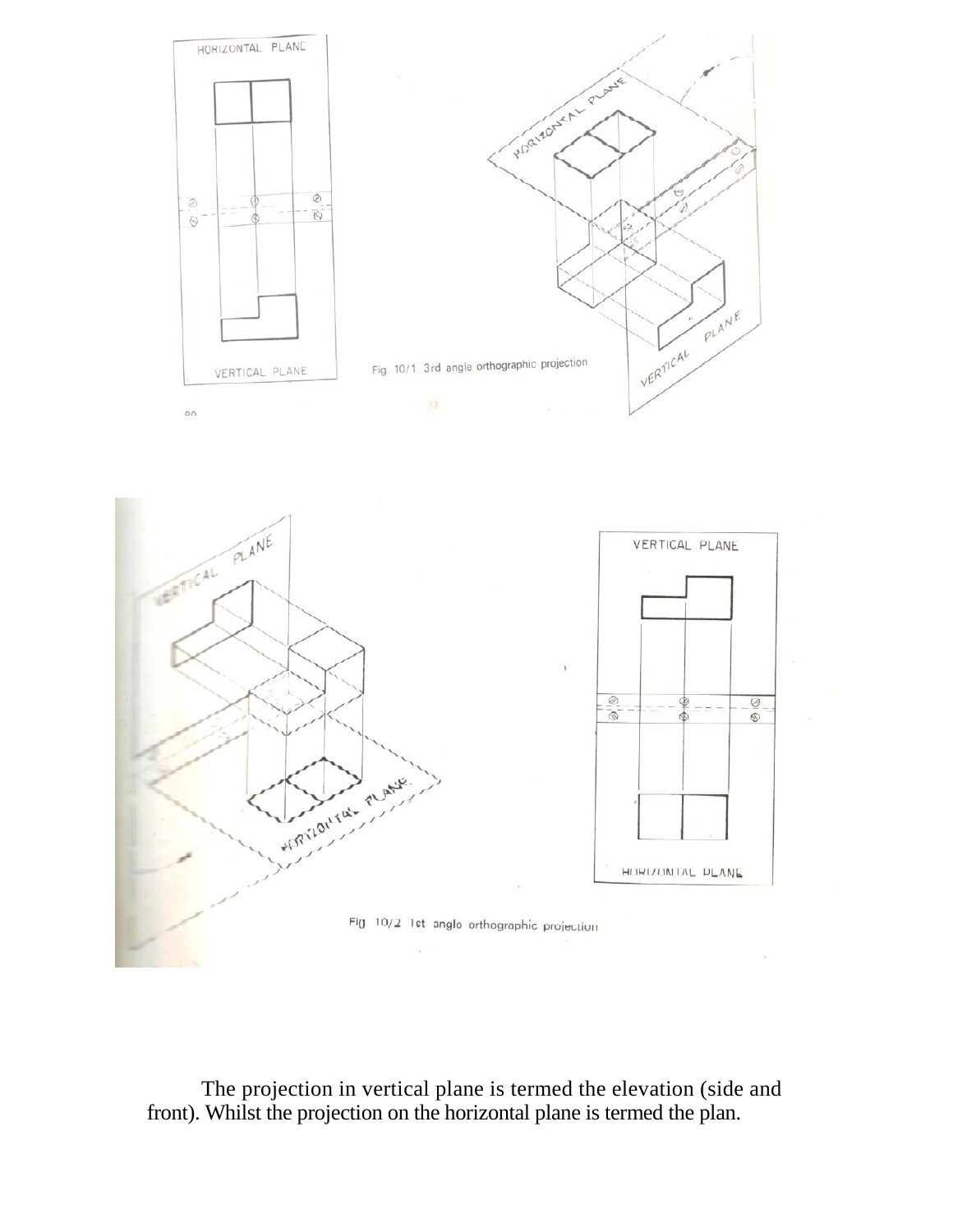

**FIRST AND THIRD ANGLE PROJECTIONS**

In first angle projection the object is placed in the first quadrant. The view obtained reveal that the elevation is above the plan upon resolving the horizontal plane about the line XY, which intersects the vertical and Horizontal planes, until both planes coincide (fig. 10.14). In the third angle projection, where the object it placed in the third quadrant, the plan is above the elevation.

We thus, see that when the same object is placed in the first and third quadrants the views obtained on projection are exactly the same, however, the relative position of the plan and elevation are different.

The views obtained and their relative positions when the same object is placed in both the first and fourth angles are the same, that is, they overlap. In the same vein, views obtained in the third and second angle overlap. It can therefore be seen why we speak of only first and third angle projections.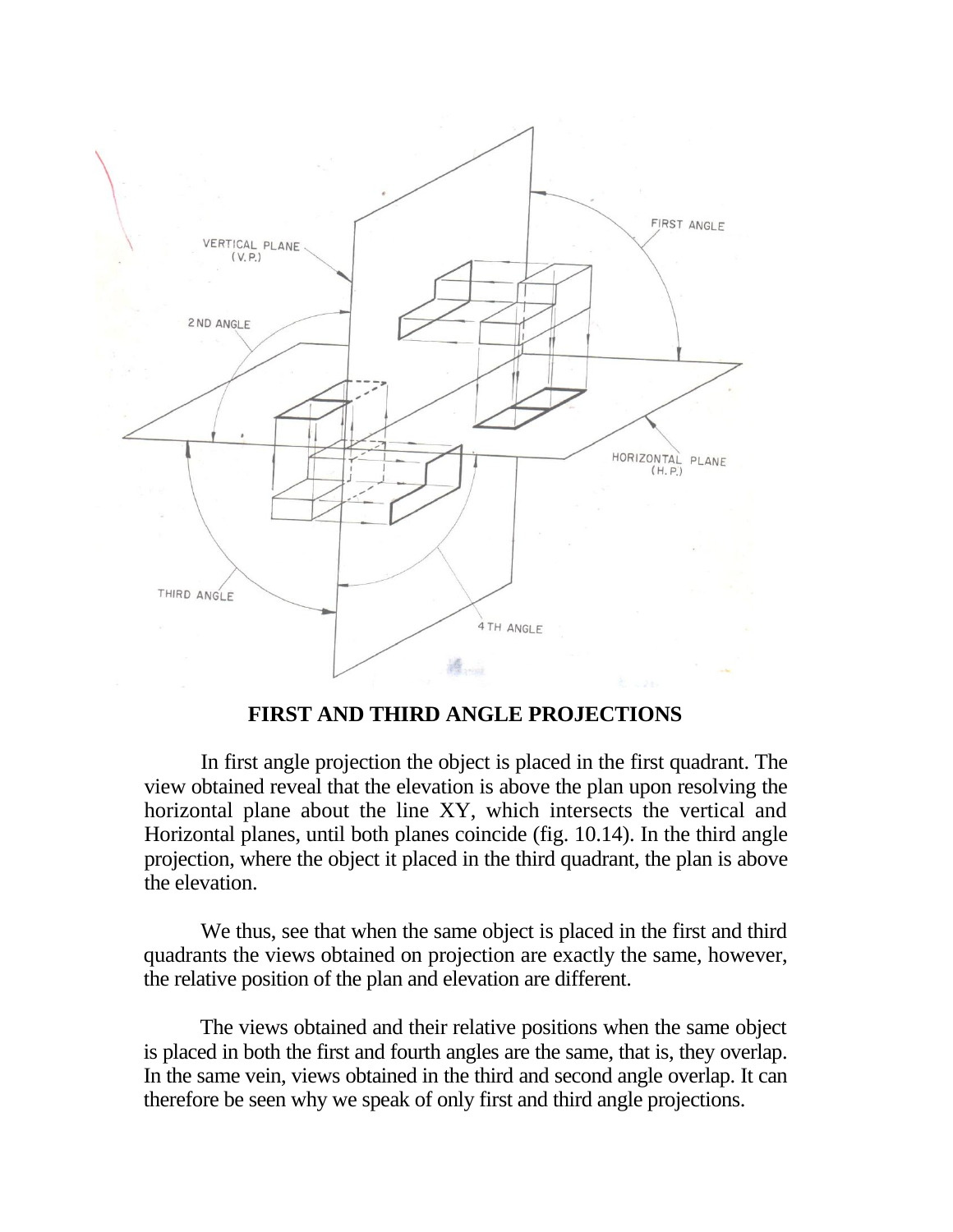#### **END VIEWS**

In most cases the elevation and plan view do not fully describe the shape of an object. It therefore becomes, in such cases, mandatory that another view of the object be drawn for a good grasp of the complete shape of the object. This view, often referred to as end view or end elevation can be obtained by the introduction of another plane of projection called an auxiliary Vertical plane (AVP), oriented perpendicularly to both the Vertical plane and horizontal plane.

The end view is either to the left or right of the elevation depending on the position of the Auxiliary vertical plane.

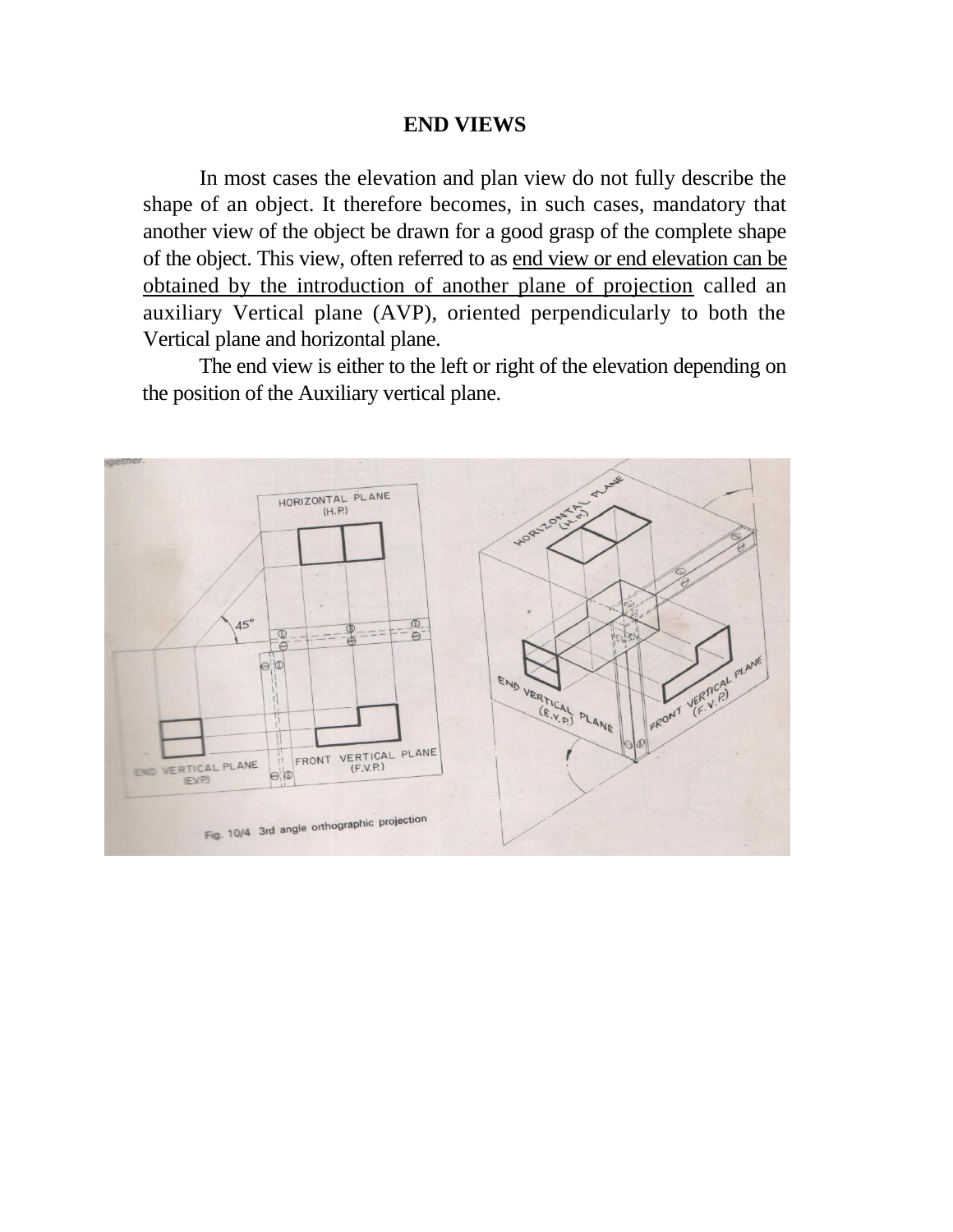

# **PROJECTION SYMBOLS**

It is necessary to indicate on the drawing which system of projection has been used. This is done by a symbol consisting of an elevation and an end view of a frustrum of a cone.

The first and third angle symbols are shown in Fig 10.16



Fig. 10.16

# **POINTS TO NOTE IN ORTHOGRAPHIC PROJECTION**

- i. Enough space should be left between the views on a drawing to accommodate dimension and notes without crowding,
- ii. The spacing should be planned before beginning.
- iii. Hidden detail should only be used where it is essential for a complete description of the object but it should not be used for dimensioning.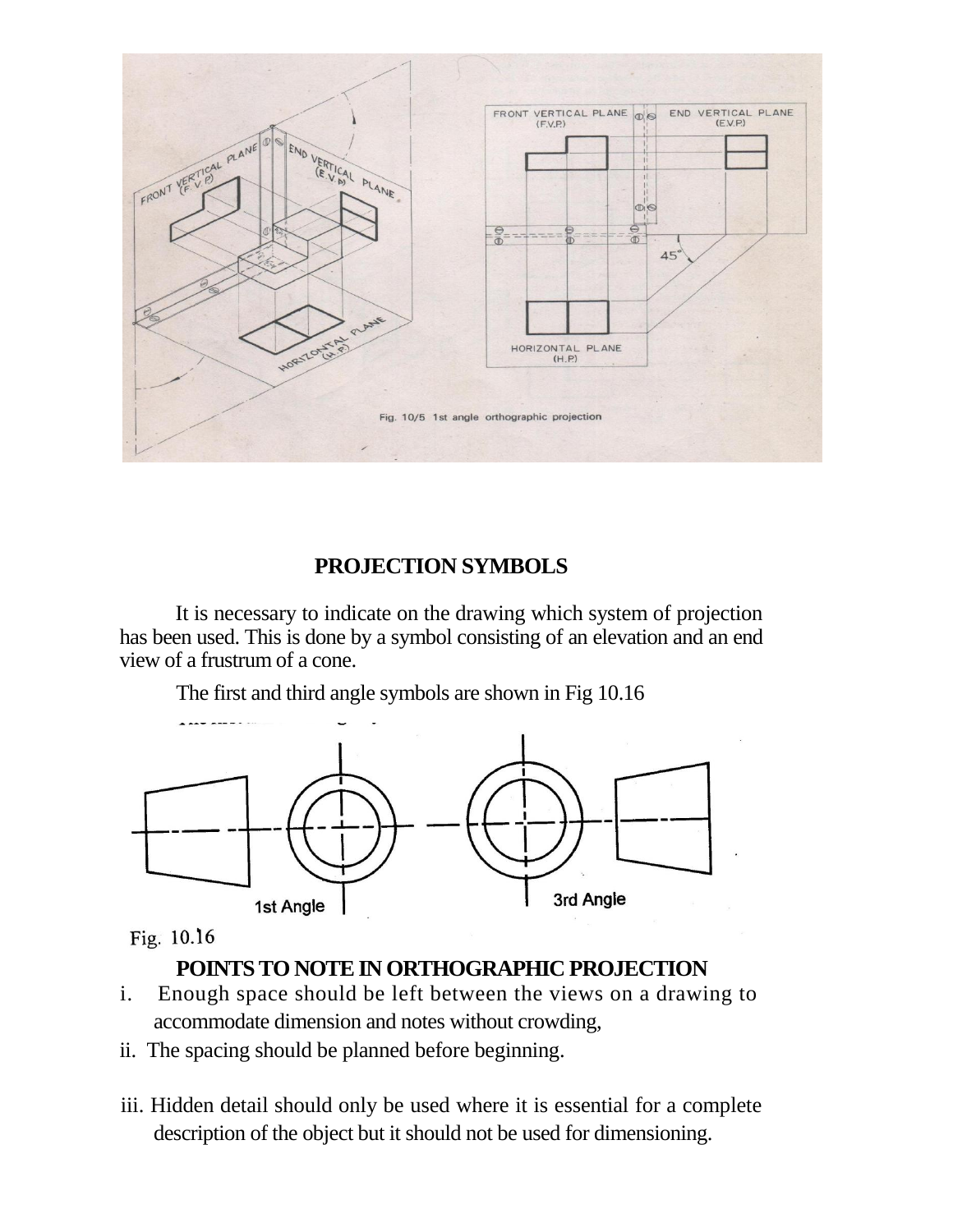iv. Avoid completing the view separately since it wastes time. Measurements can often be made on two or more views simultaneously or projected from one to another as soon as they are made therefore build all the views together.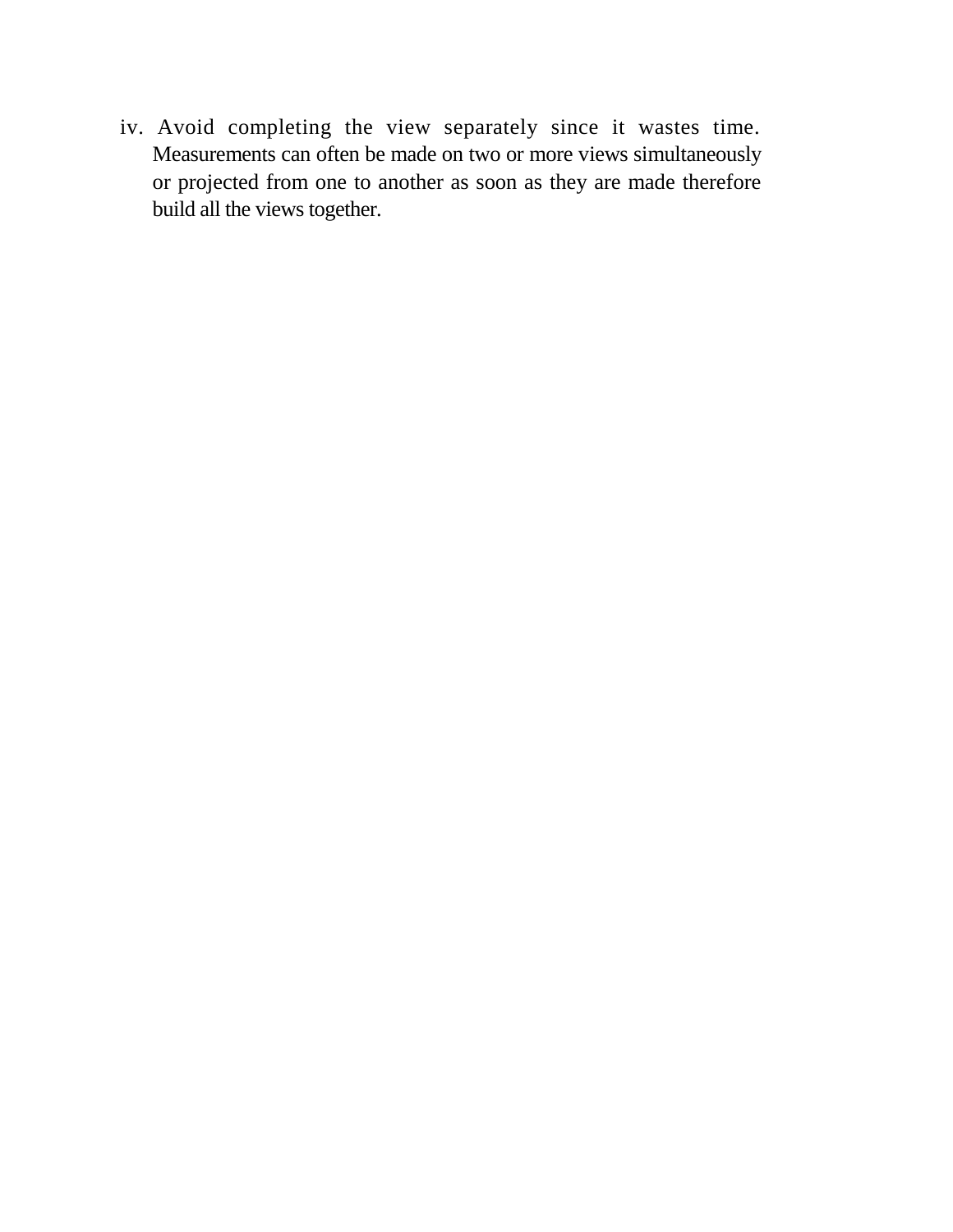